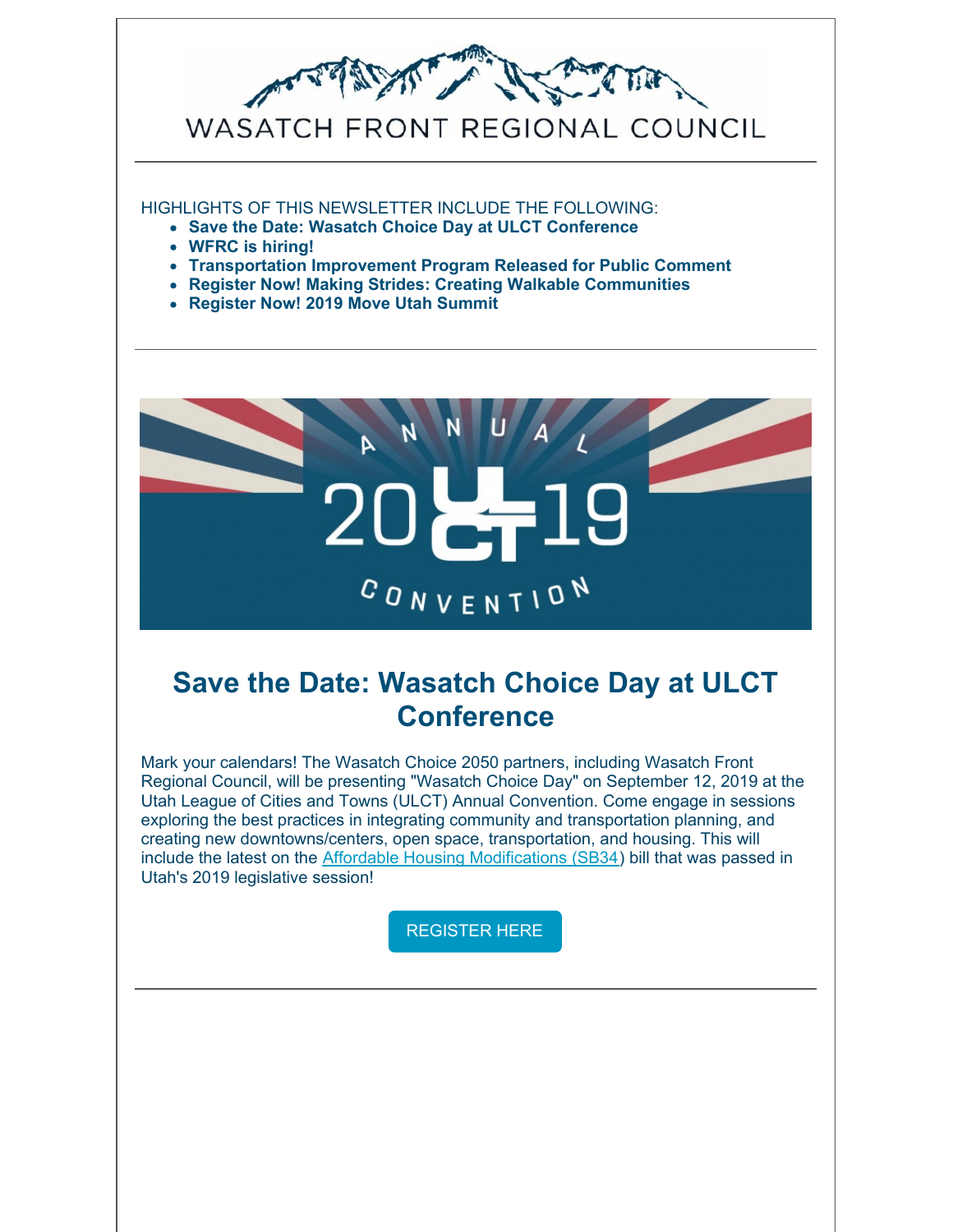

# **WFRC is hiring!**

WFRC has two openings for Transportation Planners/Engineers in the Long-Range Planning Group, working in a highly collaborative environment to address the challenges of being one of the fastest growing states in the country!

If interested please submit a letter of interest and resume by noon on August 6, 2019 to Amber Gonzales at amber@wfrc.org.

VIEW JOB [DESCRIPTION](https://wfrc.org/Contact/Careers/TransportationPlannerEngineersJuly19.pdf)



### **Transportation Improvement Program Released for Public Comment**

The Wasatch Front Regional Council (WFRC) invites you to provide input on the Draft 2020-2025 [Transportation](https://wfrc.org/programs/transportation-improvement-program/) Improvement Program (TIP). The TIP Identifies investments in road, transit, bike, and pedestrian infrastructure that are needed in Salt Lake, Davis, Weber, Tooele, Morgan, and Box Elder counties. The DRAFT 2020-2025 TIP helps to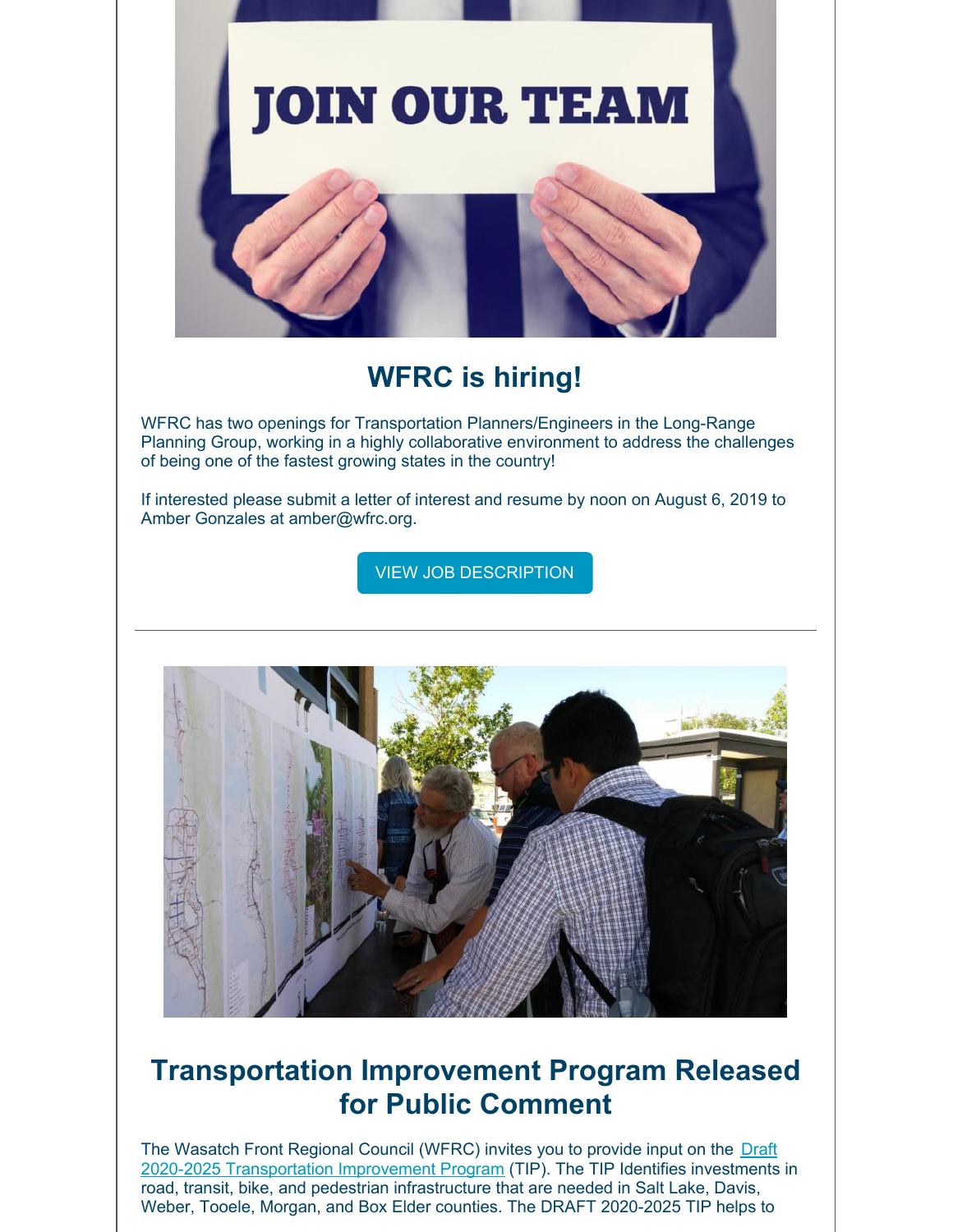meet current transportation needs while simultaneously addressing critical future priorities throughout the region. Proposed projects in the Draft 2020-2025 TIP represent a \$4 billion investment to provide transportation choices and keep Utahns moving across the region.

In close collaboration with the Utah Department of [Transportation](http://www.rideuta.com/) (UDOT), Utah Transit Authority (UTA). and cities and counties across the Wasatch Front, the TIP is updated every year and identifies projects funded with federal, state, and local resources for the next six years. Mayor capacity projects in the TIP are selected from Utah's Unified [Transportation](http://unifiedplan.org/interactive-map/) Plan. Utah's transportation agencies work together to develop Utah's Unified Transportation Plan in which in-depth analysis and careful planning are used to identify and prioritize projects for the coming decades.

For a complete list of projects, visit [wfrc.org/tip](https://wfrc.org/programs/transportation-improvement-program/) to learn more and comment on the proposed projects via public comment layer on WFRC's online [interactive](https://wfrc.org/TIP20192024/) map. Public comment on the Draft 2020-2025 TIP runs through Saturday, August 3.

If you have any questions, please contact Ben Wuthrich, Senior Transportation Engineer and TIP Coordinator, at [bwuthrich@wfrc.org](mailto:bwuthrich@wfrc.org) or 801-363-4250.



# **MAKING STRIDES: CREATING WALKABLE COMMUNI**

**EVENT CO-SPONSORS** 

THE PRONT REGIONAL COUNCIL

**Point** B

**SALT LAKE** 

**REGIONAL DEVELOPMENT** 

# **Register Now! Making Strides: Creating Walkable Communities**

Imagine a community where work, shops, schools, libraries, and places of worship are all within walking distance. Creating a walkable community is more complex than just crosswalks or sidewalks. According to world-renowned city planner and urban designer Jeff Speck, the walk must be simultaneously useful, safe, comfortable, and interesting.

Join us for a keynote lunch and interactive workshop with Jeff Speck to learn more about national best--and worst--practices in the movement toward making America's neighborhoods and downtowns more welcoming to people on foot and bicycle.

If you are a health professional, city or government leader, developer, planner, or simply interested in making your neighborhood more walkable you won't want to miss this event.

[REGISTER](https://www.eventbrite.com/e/making-strides-creating-walkable-communities-tickets-62286528684) HERE